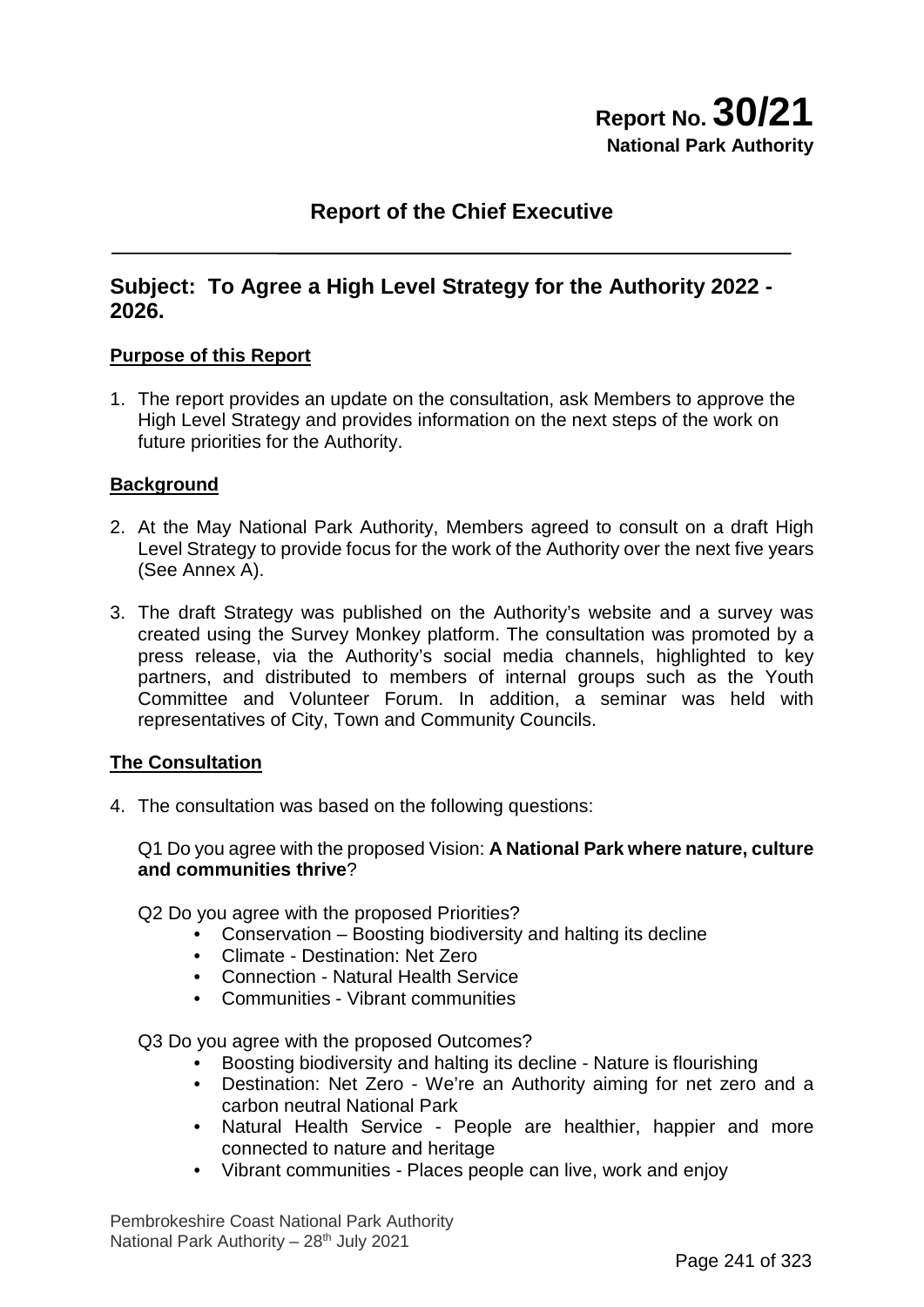Q4 Are there any issues not included in the high level strategy that you think should be included?

Q5 Any Further Comments?

#### 4. **Outcomes of the Consultation**

A total of 197 responses were received and the following summarises the results:

#### Q1 Do you agree with the proposed Vision: **A National Park where nature, culture and communities thrive**?

|                            | $\frac{0}{0}$   | <b>Number</b> |
|----------------------------|-----------------|---------------|
| <b>Strongly Agree</b>      | 62.44           | 123           |
| Agree                      | 26.90           | 53            |
| Neither agree nor disagree | 7.61            | 15            |
| <b>Disagree</b>            | 2.03            |               |
| <b>Strongly Disagree</b>   | 1 <sub>02</sub> |               |

Just under 90% of respondents either Strongly Agreed or Agreed with the prosed Vision. Only 3% disagreed.

Q2 Do you agree with the proposed Priorities?

- Conservation Boosting biodiversity and halting its decline
- Climate Destination: Net Zero
- Connection Natural Health Service
- Communities Vibrant communities

|                            | $\%$  | <b>Number</b> |
|----------------------------|-------|---------------|
| <b>Strongly Agree</b>      | 54.82 | 108           |
| Agree                      | 32.99 | 65            |
| Neither agree nor disagree | 6.60  | 13            |
| <b>Disagree</b>            | 4.06  |               |
| <b>Strongly Disagree</b>   | 1.52  |               |

Almost 88% of respondents agreed with the proposed priorities with just under 6% disagreeing.

#### Q3 Do you agree with the proposed Outcomes?

- Boosting biodiversity and halting its decline Nature is flourishing
- Destination: Net Zero We're an Authority aiming for net zero and a carbon neutral National Park
- Natural Health Service People are healthier, happier and more connected to nature and heritage
- Vibrant communities Places people can live, work and enjoy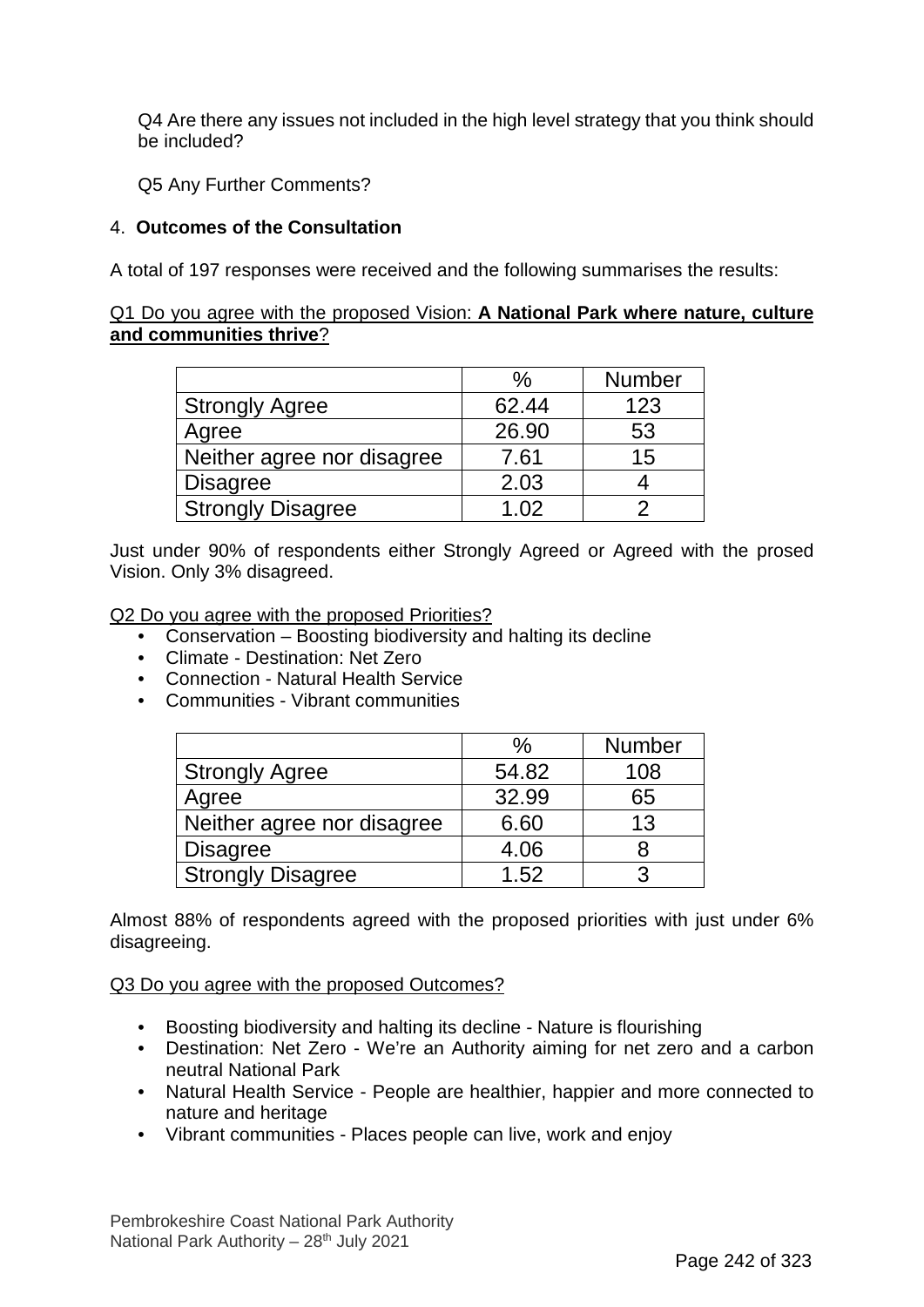|                            | $\%$  | <b>Number</b> |
|----------------------------|-------|---------------|
| <b>Strongly Agree</b>      | 53.81 | 106           |
| Agree                      | 31.47 | 62            |
| Neither agree nor disagree | 9.64  | 19            |
| <b>Disagree</b>            | 3.05  |               |
| <b>Strongly Disagree</b>   | 2.03  |               |

Over 85% of respondents agreed with the proposed Outcomes, with just over 5% disagreeing.

#### Q4 Are there any issues not included in the high level strategy that you think should be included?

A total of 181 comments were submitted. The following highlights the main issues raised and some of the comments. Where a number of respondents made a similar comment they have been grouped together:

- A view that any Net Zero target should apply to the National Park as well as to the Authority
- Addressing climate change and the impact on coastal infrastructure
- Prioritising planning in tackling climate change
- EV charging points in car parks
- Develop an agricultural subsidy system based on natural and cultural capital which has special provisions for the cultural value of National Parks
- The need to support businesses and ensure that there is sufficient employment opportunities within the National Park
- Perception that some sectors / groups were more likely to have successful planning applications than others
- Issues relating to housing. Concerns regarding second homes and the price of housing. Strong support for more affordable housing and also support for market housing to be more affordable to enable young, local people to get onto the housing ladder
- Could houses be offered to locals who wish to remain in area, who have work, by setting up housing association, to share cost, or building more council houses
- More stringent levels of planning of new builds on old houses
- Issues relating to sustainable tourism and the need to manage visitor numbers to prevent overcrowding and destroying the special qualities of the National Park
- There were a number of responses focused on allowing more motorhomes and the need to set up specific sites for motorhomes such as Aires in France or German Stellplatz system
- A view that the Authority was too focused on the visitor economy at the expense of local people
- The need to rethink the local economy and move to a greener economy
- Promotion of Green Tourism
- Develop a more environmentally friendly planning policy and reconsider current policy which does not support this
- The National Park being likened to a theme park
- Reduce building in the Park to keep the Park as pristine as possible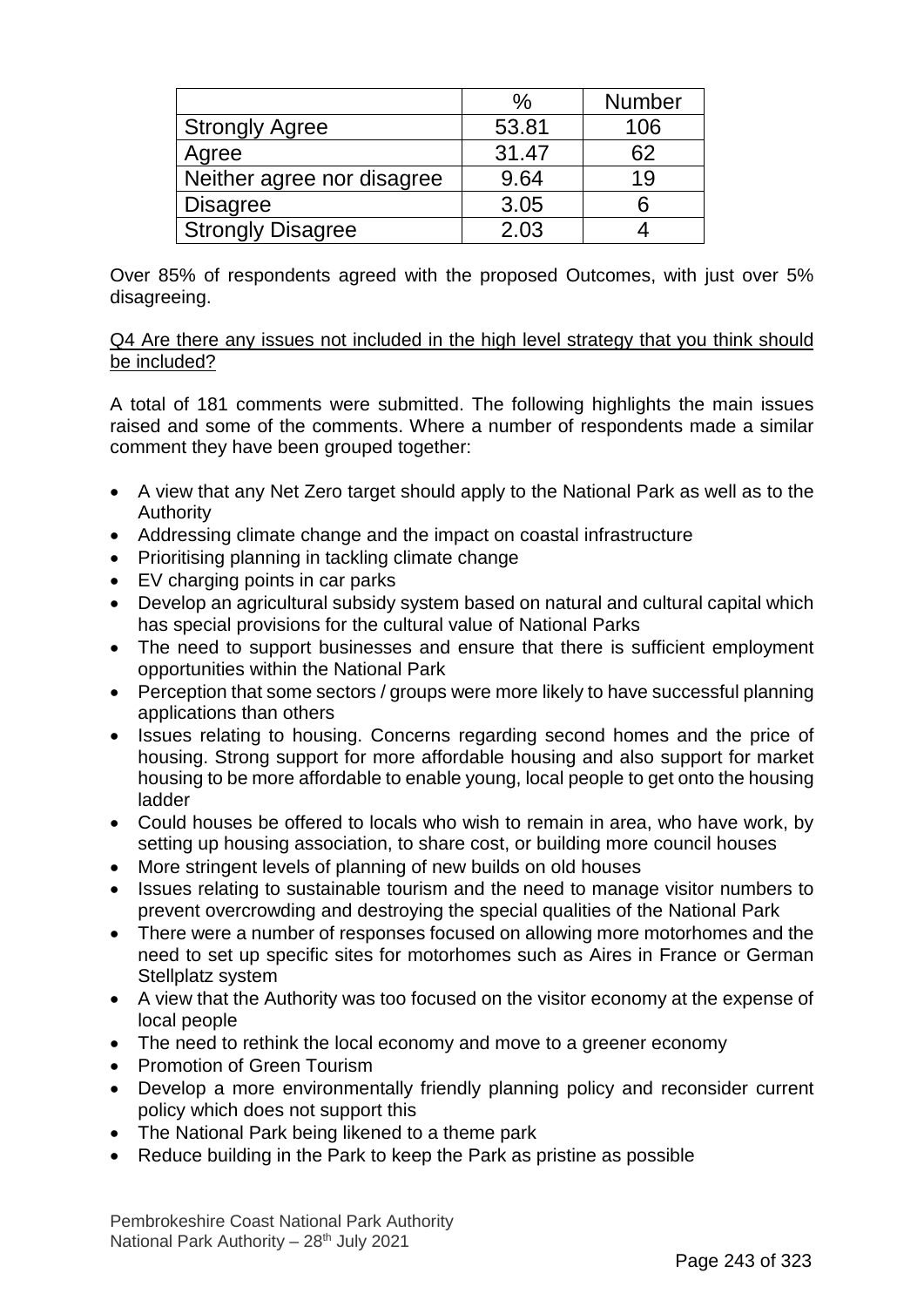- Ensure adequate sewage systems so that effluent/plastics and other pollutants (including fertiliser from farms) never exit into the sea
- Connecting to wildlife corridors outside the Park boundary, to join up across Wales
- Improve rail access
- Provision of good parking for locals and visitors
- Some suggested that car parking charges were too high for local residents and suggested residents permits for local parking
- There needs to be a much more integrated approach to Park management including coastal, marine and terrestrial areas
- The protection of cultural heritage and preservation of community identity and language
- Education and links with schools in the community to develop a better understanding of your priorities in the Park
- Perhaps a more appropriate schools program
- Litter education. Country code education. Information packs. Information local maps
- No, it seems comprehensive
- A campaign for hotels, campsites, rented accommodation owners to have 'Care for Pembrokeshire......slow down and enjoy life as it should be!'
- Disabled access to National Park sites
- Recycling
- Preserve the Welsh Language
- Avoid pollution, such as burning hillsides
- Promotion of skilled, local jobs and professions for younger people
- Public transport that is fit for people (residents and visitors) to access for leisure but also work
- There need to be areas of the Park that are less managed and left to be wild
- Parking for visitors can be difficult. Have designated slightly out of town parking or park and ride schemes to manage parking in suitable areas keeping traffic out of town but still allowing access
- Encourage tourists, especially day visiting by use of park and ride
- Equine access to be at the same level as cycling and walking
- Footpaths should be re-routed around farm yards on health and safety grounds
- Diversifying and improving the local access routes
- Improving cycle paths and routes, reducing car speeds and pollution
- Stop being tree huggers and start introducing facilities for people to visit rather than reasons why they should not visit
- One responded wanted to abolish the Authority
- The Officers of NP have their own agendas and are pushing them to the detriment of Pembrokeshire. The lunatics are running the asylum!
- The National Park absolutely failing, on a daily basis, to actually do anything for Pembrokeshire and the people who call it home.

#### Q5 Any Comments

A further 143 comments were made. Many of these replicated what was included in the previous questions. The following are comments made that were not included above: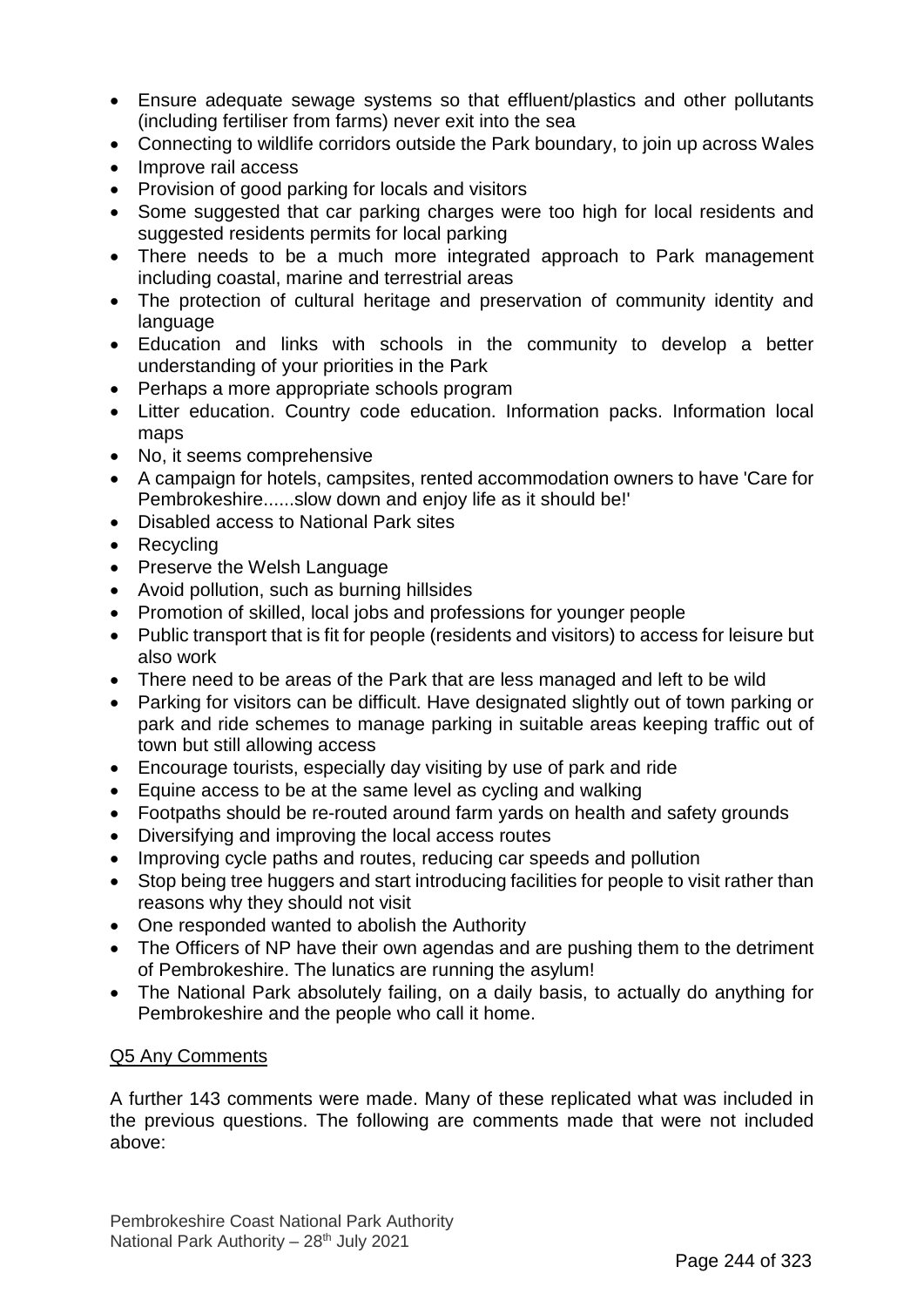- PCNPA has so much good in it, it is a shame that its historic clashes with the interests of small businesses and eco entrepreneurs has undermined trust and collaboration
- Better mental health provisions for adults and youths
- I hope the National Park Authority gets the funding and legal heft to carry out these far seeing policies in the face of bullying big business interests
- It would be good to see initiatives in the Preselis to increase tree or scrub cove
- Safe cycle and walking routes linking to Coast Path would reduce car use and pressure on coastal car parks
- Until the water/ air pollution from intensive milk production is curtailed your key objectives are not going to be achieved
- I think what we need is a strategy backed up by an action plan with 'SMART' KPIs to enable us to assess the plans and measure progress against them. Without those it all feels a bit like a high level mission statement rather than a strategy and plan that is going to be executed against
- The introduction of an extension to 56 days pop up camping this year has alarmed me. This increases the pressure on the Park and areas which have normally had lower impact will have a much higher impact and less recovery time
- Please utilise or encourage existing day parking in areas such as farm shops etc to help parking demands overnight
- Pay staff better??
- The National Park should try harder to consult the wider groups, eg. Many responsible jet skiers have used Freshwater East for nearly 40 years. Only a few irresponsible and dangerous ones visit and they have been allowed to spoil it for the others. Wise up, please!
- The hills in Pembrokeshire National Park lack biodiversity, possibly because of sheep grazing? Could a more varied approach like at Knepp or in Ennerdale or at Lowther Cumbria improve the biodiversity?
- Work with other bodies to get the geology of Pembrokeshire recognised as a UNESCO Global Geopark - unified geographical areas where sites and landscapes (of international geological significance) are managed with a holistic concept of protection, education and sustainable development. This, to me, would deliver your vision
- Your proposals seem to be geared to reducing use of a National Park not increasing use....they are there for the public to use not to marvel about how ecofriendly the managers are
- Spend less time on jumped up engagement policies and more time promoting Pembrokeshire's natural beauty, where a workforce needs to be thriving. Who on earth reviews the work and involvement of Officers on the ground who have their own agendas.

#### The Community Council Seminar

An online seminar was held and all Community Councils who are either wholly or partially in the National Park were invited. Nine Community Councils were represented. Those present supported the draft strategy and raised the following issues:

• The importance of Culture and Heritage, with specific reference to the need to protect the findings of the recent archaeological dig at Whitesands and make them available to the public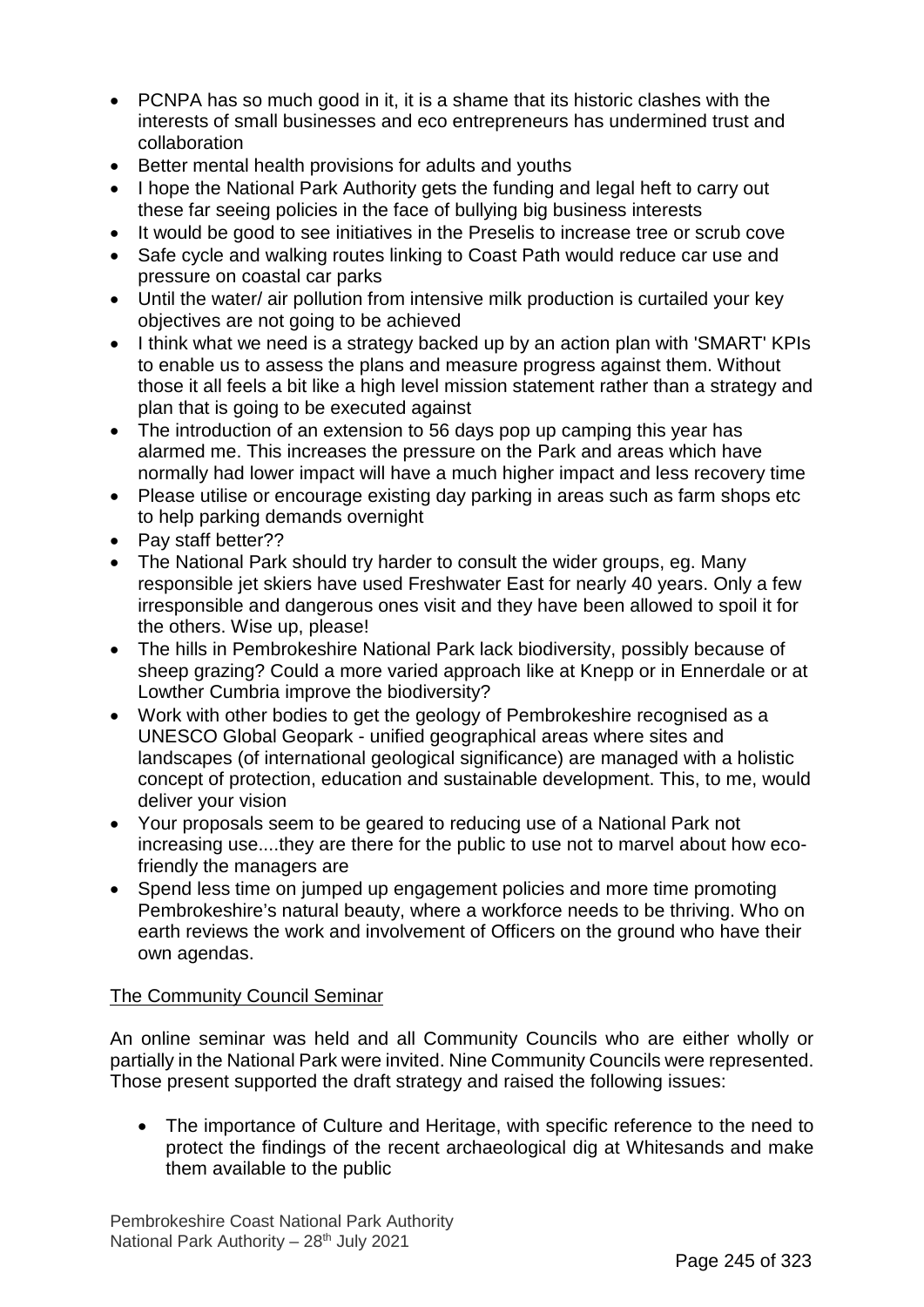- The challenges of sustainable transport within the National Park and a suggestion that we should look at options such as "Park and Ride" to deal with overcrowding at busy periods
- Concerns regarding the impact of large scale renewable energy
- Concerns regarding the apparent lack of support for a more accessible path this was a specific to one site and we have asked for more information to look into the issue
- Issues relating to planning such as the perception of fairness in planning, the timing of providing information to Community Councils and whether the Authority was going to continue as a Local Planning Authority
- A view that the Authority should impose a requirement for all developments to have renewable energy
- Where the Park wishes to improve biodiversity, it should do so in the round: the explosion in wild/semi-wild predator populations is responsible for the decline in many species (esp hedgehogs, lagomorphs, and reptiles). The Park should take steps to control predator numbers. Where the Park wishes to encourage 'greening', it must do so using only native species of flora and fauna.

#### **Financial considerations**

5. There are no direct financial implications to this decision, however, the High Level Strategy will guide the work of the Authority over the next five years and therefore will influence all budget considerations over that period.

#### **Risk considerations**

6. The development of a new strategy is a key process and there it a need to ensure that the process adopted is open and transparent and that it gives staff, partners and the public an opportunity to influence the process.

#### **Compliance**

#### **Setting Well-being Objectives**

- 7. In setting new Well-being Objectives the Authority is required to take account of statutory guidance notes which state that the Act should be embedded within existing corporate processes.
	- The setting of well-being objectives should take place through a corporate planning process, and be reflected in a corporate plan (or equivalent).
	- Reporting on progress toward meeting well-being objectives should take place through a corporate reporting process, and be reflected in an annual report (or equivalent).

As a result the determining of our long term priorities and High Level Strategy will influence the development of revised Well-being Objectives for the Authority and our steps to meet these objectives. The aim is that our Well-being Objectives align with our long term priorities and this will be reflected in our annual Corporate and Resources plan.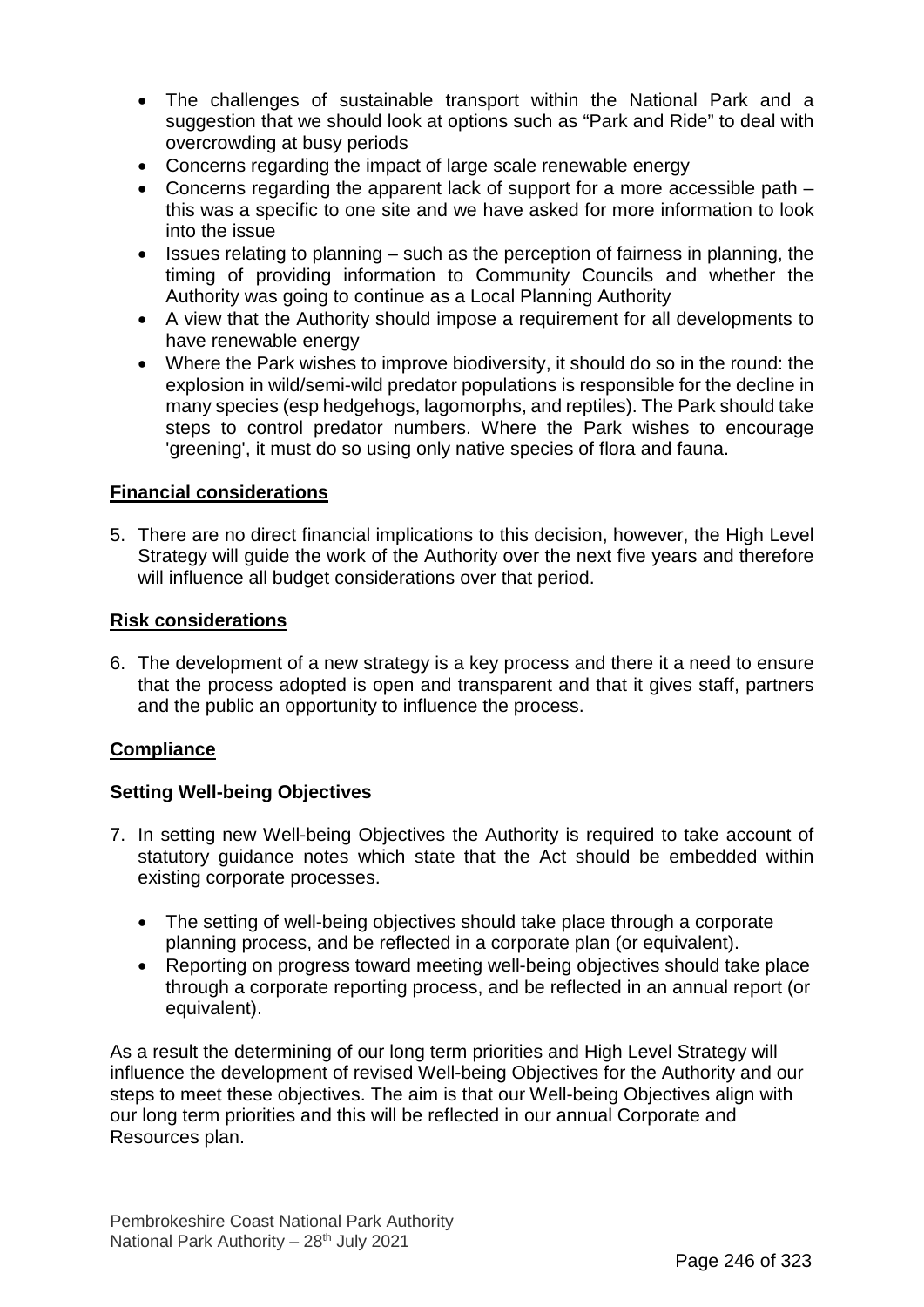In developing the Authority's revised priorities and aligned Well-being Objectives the Authority needs to take account of the guidance published by the Future Generations Commissioner<sup>[1](#page-6-0)</sup> and consider our performance against our existing Well-being Objectives.

#### **Equality considerations**

8. An Integrated Assessment has been carried out prior to approving the High Level Strategy, which can be viewed as Annex B.

#### **Welsh Language considerations**

- 9. The publication and consultation exercises were carried out in accordance with the Welsh Language (Wales) Measure 2011 and the Welsh Language Standards Regulations (No.1) 2015.
- 10. Assessing impacts on the Welsh language is considered as part of the Integrated Assessment.

#### **Conclusion**

11.In view of the high level of support for the draft High Level Strategy, Members are asked to agree the draft High Level Strategy and base the work of the Authority on this strategy from April 2022 onwards.

#### **Next Steps**

- 12.The next stage is to provide more detail and identify the key outcomes the Authority wishes to achieve in order to deliver the strategy. Annex C provides a list of proposed Outcomes to be delivered.
- 13.A total of 19 Outcomes have been identified. These include 5 cross cutting outcomes that will impact on all the work of the Authority:
	- Reducing child poverty
	- Ensuring equality and taking account of the socio economic duty
	- Promoting the Welsh Language to achieve 1 million Welsh speakers
	- An Authority that engages effectively with stakeholders
	- An effective Authority that supports and develops staff and volunteers

There are also outcomes specific to the four high level priorities:

#### **Conservation**

- Reversing the loss of biodiversity
- Increase in land managed for conservation
- Increase ecological connectivity

<span id="page-6-0"></span><sup>1</sup> <sup>1</sup> Welsh Government, SPSF 2: Individual role (public bodies): [spsf-2-individual-role-public](https://gov.wales/sites/default/files/publications/2019-02/spsf-2-individual-role-public-bodies.pdf)[bodies.pdf \(gov.wales\)](https://gov.wales/sites/default/files/publications/2019-02/spsf-2-individual-role-public-bodies.pdf)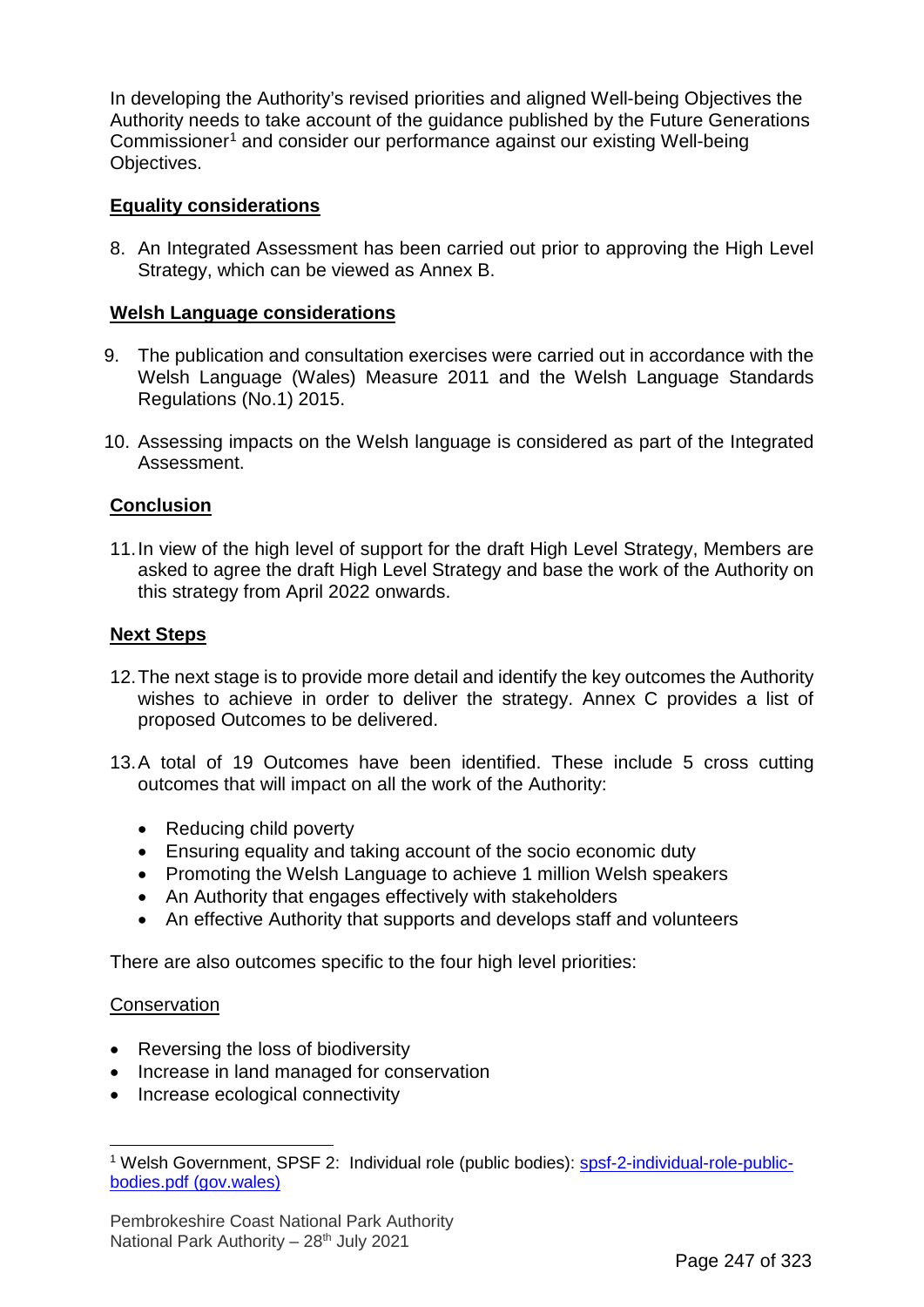#### Climate

- PCNPA to be a carbon neutral Authority by 2030
- PCNP to be carbon neutral by 2040
- Key sites are made resilient to the impacts of climate change (link to Public Services Board work)

#### **Connection**

- Support people to lead a more physically active lifestyle by accessing the National Park
- Support people to report that accessing the National Park has had a positive impact on their health and wellbeing
- Provide support to enable people of all ages and backgrounds to develop an understanding of the National Park
- Historic assets in the National Park are protected and appreciated

#### **Community**

- Support tourism to make a positive contribution to local communities
- Planning supports outcomes to create vibrant prosperous communities
- Residents and visitors have sustainable options to travel around the National Park
- The work of the Authority contributes to Pembrokeshire Life

Work is ongoing on agreeing Organisational Values.

- 14. Members are asked to provide any comments, feedback or alternatives for these outcomes.
- 15.More work will be undertaken to refine the Outcomes and identify suitable indicators to measure these outcomes. This will then be used to draft a new version of the Corporate and Resources Plan. Consideration will also be given to any changes to the organisational structure required to deliver the strategy.

#### **RECOMMENDATION**

#### **That Members are asked to:**

- **Note the responses to the consultation;**
- **To agree the draft High Level Strategy and base the work of the Authority on this strategy from April 2022 onwards;**
- **Provide any comments on the proposed Outcomes**

*(For further information, please contact Tegryn Jones – tegrynj@pembrokeshirecoast.org.uk)*

*Author: Tegryn Jones*

*Consultees: Nicola Gandy, James Parkin, Kelland Dickens, Mair Thomas and Marie Edwards*

Pembrokeshire Coast National Park Authority National Park Authority - 28<sup>th</sup> July 2021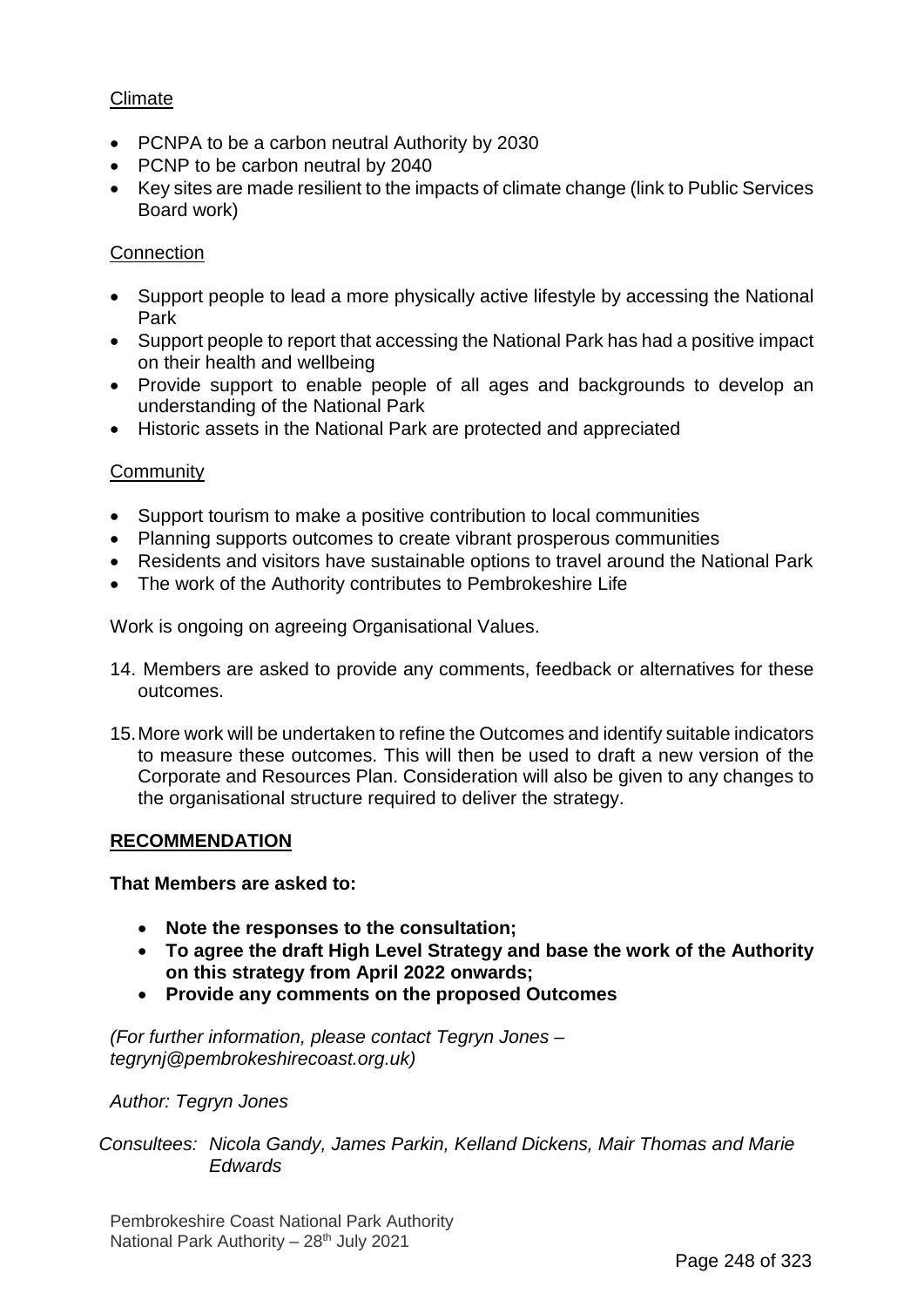### Ein Gweledigaeth: Parc Cenedlaethol lle mae natur, diwylliant a chymunedau yn ffynnu

#### **FAIT H** I **B L A E N O RIA E T H A**

**U**

**EF**

# **Cadwraeth**

**Hybu bioamrywiaeth ac atal ei ddirywiad**

> **Natur yn llewyrchus**

## **Hinsawdd**

**Cyrchfan: Sero Net**

 **Rydym yn Awdurdod sy'n anelu at Sero Net a Pharc Cenedlaethol carbon niwtral** 

## **Cyswllt**

**Gwasanaeth Iechyd Naturiol**

**Pobl sydd fwy iach, yn hapusach ac wedi cysylltu â natur a threftadaeth**

# **Cymunedau**

**Cymunedau byrlymus**

**Llefydd lle all pobl fyw, gweithio a mwynhau**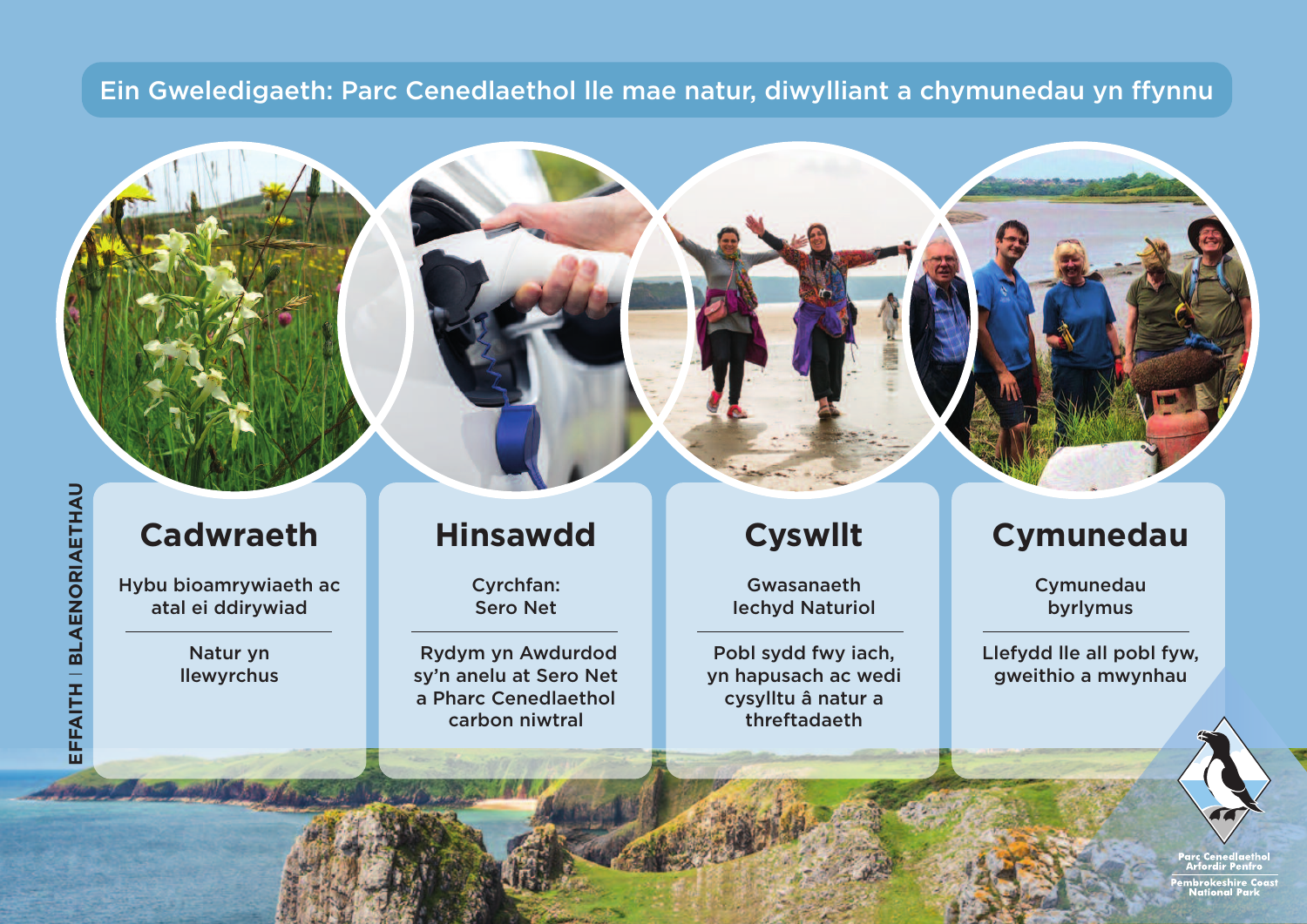### **Our vision: A National Park where nature, culture and communities thrive**

# **Conservation**

**Boosting biodiversity and halting its decline**

> **Nature is flourishing**

### **Climate**

**Destination: Net Zero**

 **We're an Authority aiming for net zero and a carbon neutral National Park** 

## **Connection**

**Natural Health Service**

**People are healthier, happier and more connected to nature and heritage**

### **Communities**

**Vibrant communities**

**Places people can live, work and enjoy**

age 249 of 3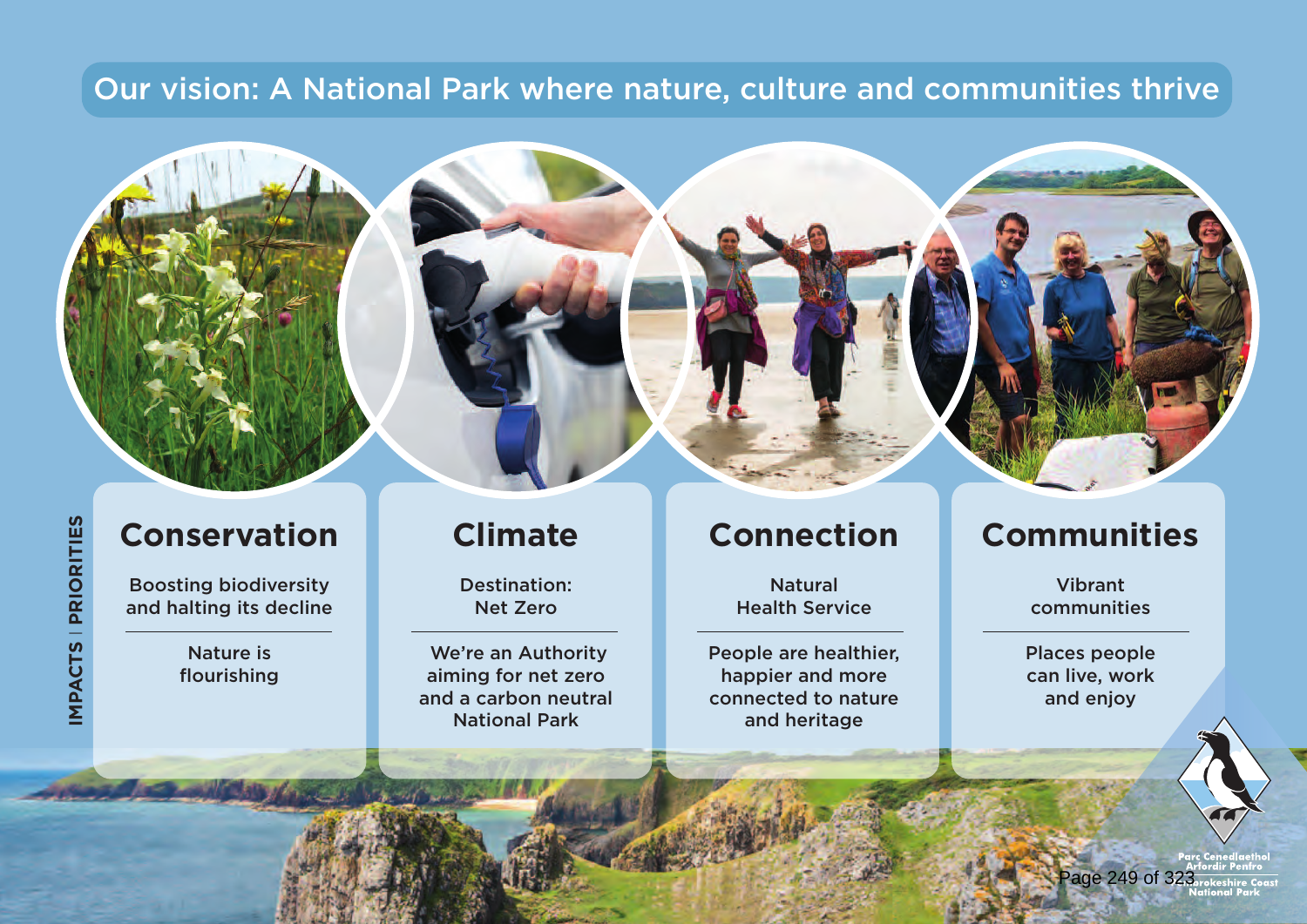#### **Annex B**

#### **Integrated Assessment Summary for Stage 1 – Vision, Priorities and Impacts**

The summary below relates to stage 1 of the integrated assessment and is focused on the Vision, Priorities and Impacts. Stage 2 of the integrated assessment will focus on the next steps in terms of the additional detail and key outcomes, some of the issues that have been identified in Stage 1 of the assessment are likely to be addressed through the additional detail and outcomes in terms of the next steps.

#### **1. Equality/ Socio Economic Disadvantage and Health Inequalities and Outcomes**

**Community/ Visitors: Widening Access/ Experiencing and benefiting from special qualities in the Park:** There are access and affordability issues in terms of tourism and recreational opportunities within the Park and a need to promote and support the Park to become an inclusive Park that is a Landscape for Everyone. Targeted projects and schemes can help increase access to the Park in short term and long term for those that face potential barriers to engaging with the Park, however there is a need to ensure the long term legacy of these projects. The findings and recommendations from the Experiences for All Research once released should be used to develop our localised response and fed into the priorities on Connection and Community. It is also important to ensure that activities under climate and conservation also have elements of outreach to increase representation and participation for underrepresented groups in climate and biodiversity responses and to help develop more inclusive responses. It is expected that the number of Well-being Objectives will be reduced and focused around the impact areas and outcomes tied to these priorities. In making this change care will be needed that the Authority continues to mainstream and deliver in terms of Equality that currently has its own focused well-being objectives.

**Health and Well-being and Health Inequalities:** Activities that help support and protect healthy ecosystems including protecting and enhancing air, water, soil quality and preventing pollution also have a positive impact on public health, this is something highlighted in SoNNaR 2020. [1](#page-10-0) This highlights the interconnected nature of the priorities identified and that actions under conservation should also have a positive impact on health impact identified under connection. Fostering strong Communities and using Placemaking principles could also help the Authority to have positive impact on people's health. Targeted projects and schemes can help increase access and engagement with the outdoors and heritage in the Park, particularly for those groups that face Health inequalities, including Gypsy and Traveller communities. Increasing access to the outdoors for children and young people through outdoor education and play opportunities can have a positive impact on their mental health and well-being. It is important that Natural Health Service priority addresses issues relating to physical health, mental health and illness and wider health inequalities.

<span id="page-10-0"></span> $\overline{a}$ <sup>1</sup> [Natural Resources Wales / State of Natural Resources Report \(SoNaRR\) for Wales 2020](https://naturalresources.wales/evidence-and-data/research-and-reports/state-of-natural-resources-report-sonarr-for-wales-2020/?lang=en)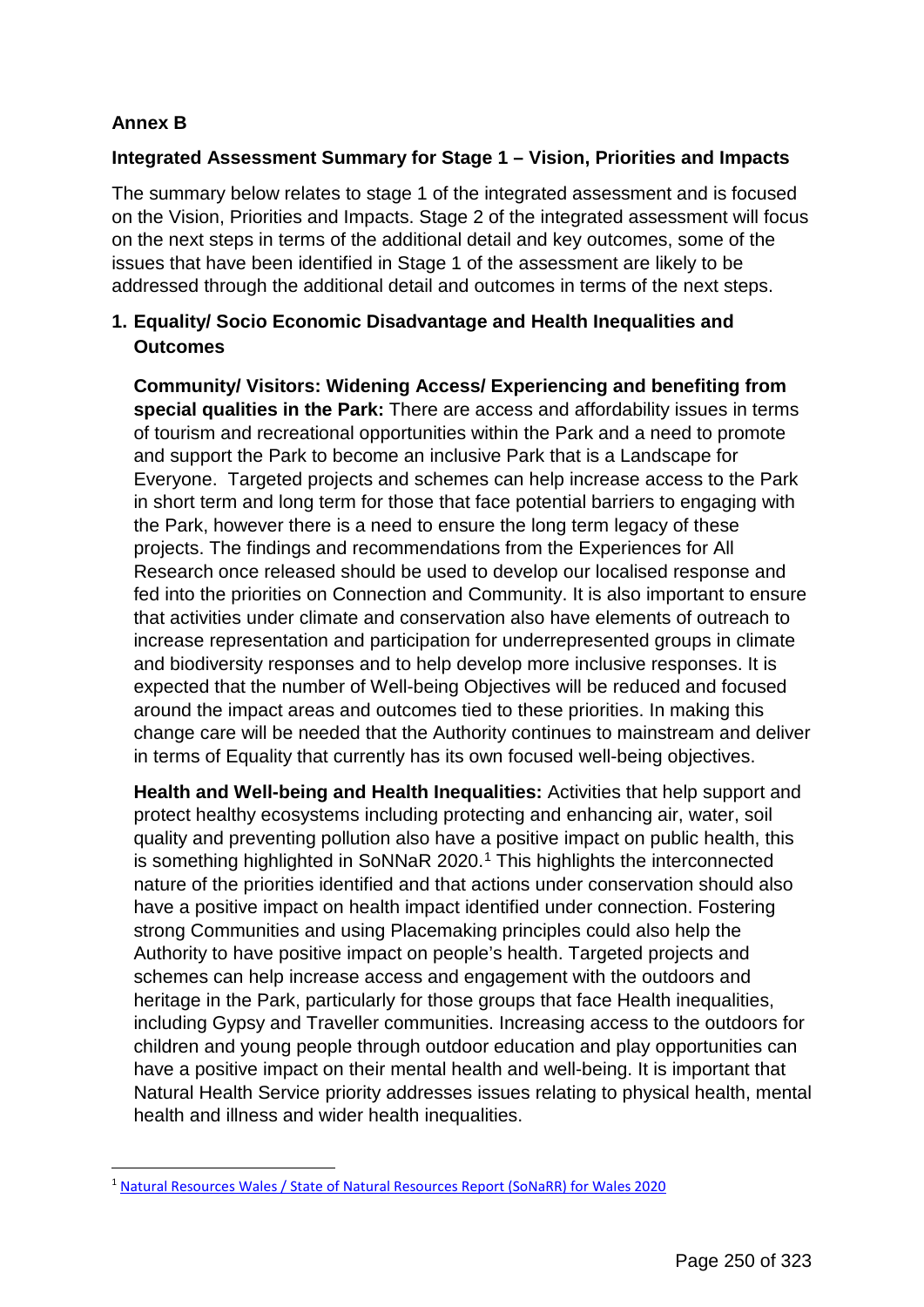**Transport:** There is a need to promote good accessible and affordable public transport and private transport links within the Park, linked to wider Pembrokeshire and regional networks. Transport needs to be considered in the context of promotion of active travel and sustainability and that some people may face additional barriers to accessing these options. Lack of access to transport including accessible and affordable transport may act as a barrier to people in the Park, Pembrokeshire and visitors accessing opportunities within the Park or opportunities provided by the Authority such as volunteering and employment opportunities, access to wellbeing initiatives and events and activities. Lack of access to suitable and affordable transport can impact on people's ability to access employment opportunities. There is a need to ensure that sustainable transport activities related to reducing carbon emissions also meet the needs of local community alongside the needs of visitors. In particular in terms of issues relating to affordability and accessibility. Covid 19 restrictions have had an impact on public transport provision. The Authority needs to consider how it can influence this area which has particular relevance to the impact it is looking to achieve in terms of communities and climate.

**Affordable Housing:** The Authority has an important role in facilitating provision of affordable housing through planning and meeting affordable housing targets within its LDP2. There is growing concern about the knock on effect that the growth in second homes and empty homes are having on communities in the Park area. This will be an area that is particularly important in terms of the priority communities and its impact in terms of places people can live, work and enjoy. In particular for young people and families (including those families at risk or experiencing child poverty.)

**Protection of Religious Sites of Importance/ Representation in Arts and Heritage Opportunities**: The National Park area contains a number of historic religious buildings, sites and scheduled monuments of importance both locally and in terms of pilgrimage for those visiting outside of area (in particular for Christian and Pagan faiths). The Authority participates in activities relating to historic buildings and scheduled monuments that will impact on these sites. It is expected that the number of Well-being Objectives will be reduced and focused around the impact areas and outcomes tied to these priorities. In making this change care will be needed that the Authority continues to deliver activities relating to culture and heritage that currently has its own focused well-being objectives. It is important that we explore opportunities for us to look at representation in our art and heritage opportunities, this is particularly important when we consider and think about the connection priority and what connection to nature and culture means for people from a variety of backgrounds.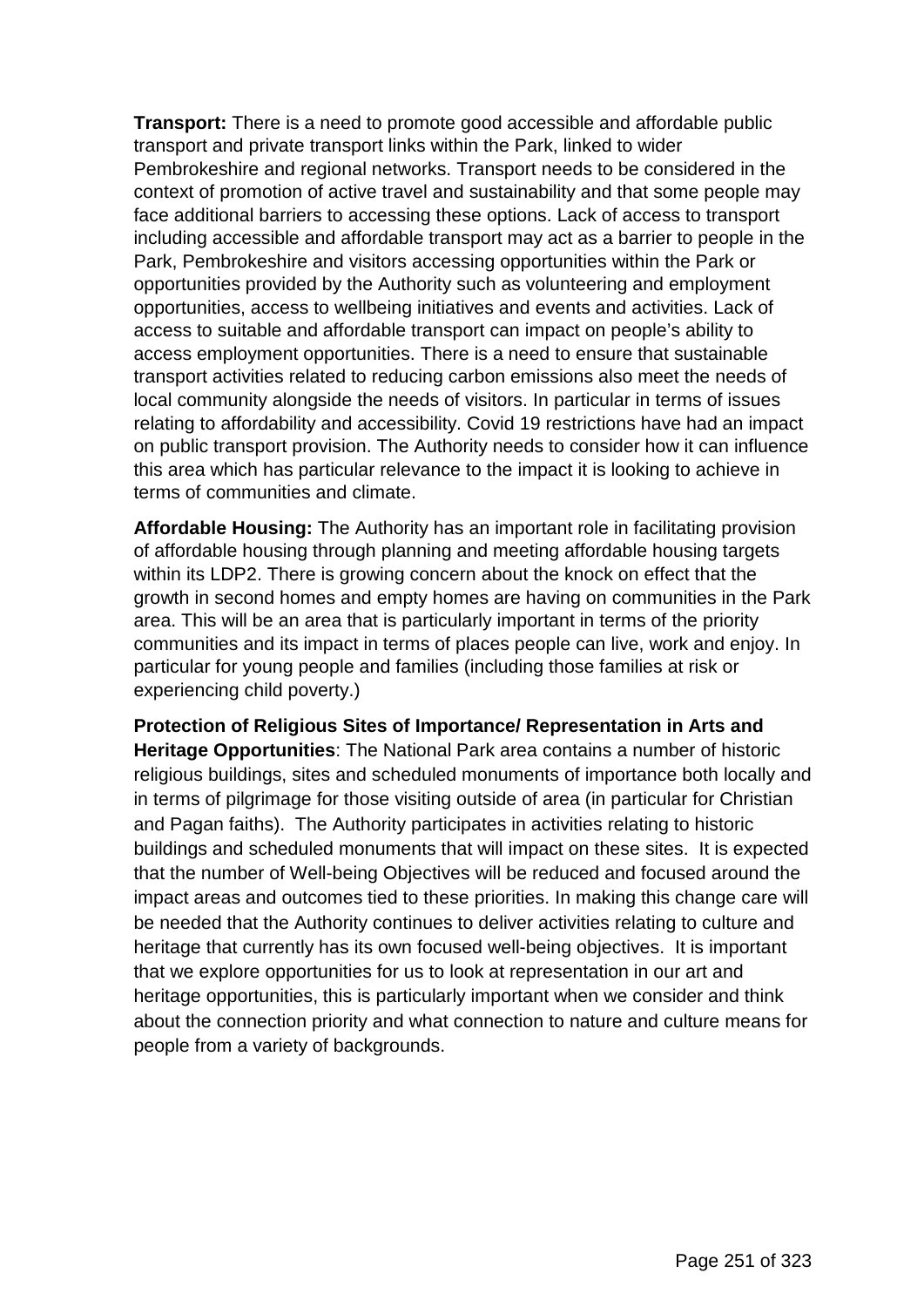**Rural and Coastal Poverty in Pembrokeshire and affordability and access to service / Geographic Deprivation:** Pembrokeshire has the highest Child Poverty Rates in Wales at 31% (once housing costs are taken into account.)[2](#page-12-0) There is potential to target projects to engage with communities in Pembrokeshire experiencing higher levels of socio economic disadvantage across all four priorities. For example considering projects relating to Climate and Conservation that help address issues around food and fuel poverty, involve working to improve access to green space or biodiversity on housing or council estates through working with local housing association and PCC or help to increase access to affordable sustainable transport options. COVID 19 has had an impact on tourism and hospitality sector alongside pre-existing issues around in work poverty / low pay/ seasonality within these sectors. Consideration is needed around how the Communities priority can support sustainable tourism (including lengthening the tourism season.) Activities within the priorities (in particular around decarbonisation and biodiversity linked to green recovery) could lead to training and job opportunities. This could help address issues around underrepresentation of some groups particularly in environmental sector jobs and provide exciting new job and skills development opportunities for young people in the Park area. Affordable housing is also an important consideration when thinking about child poverty and the impact housing costs have on families.

**Hate Crime, Harassment:** Residents and tourists may be targeted in terms of hate crime due to their disability, gender identity, religion or belief or religious dress, race, ethnicity, nationality or sexual orientation. They may also be subjected to sexual violence, harassment or experience domestic abuse. This may impact on their use of public transport and access to opportunities and facilities within the Park and further afield. This is an important issue in terms of impacts, for Communities, Connection and Climate. For example in terms of climate and decarbonisation if people perceive that they will be targeted or have been targeted on public transport then this will act as a barrier to them using sustainable transport options.

#### **2. Welsh Language**

<u>.</u>

It is expected that the number of Well-being Objectives will be reduced and focused around the impact areas and outcomes tied to these priorities. In making this change care will be needed that the Authority continues to mainstream and deliver in terms of Culture (which includes reference to the Welsh Language) that currently has its own focused well-being objectives. As a result there is a need to ensure that Welsh Language considerations are built into the four priority areas and that activities within the Authority's Welsh Language Strategy are still able to

<span id="page-12-0"></span> $22$  End Child Poverty - New child poverty data: Pembrokeshire has the highest child poverty rate in Wales: [http://www.endchildpoverty.org.uk/wp-content/uploads/2020/10/FINAL-ECP-Media-release-Wales-AHC-data-](http://www.endchildpoverty.org.uk/wp-content/uploads/2020/10/FINAL-ECP-Media-release-Wales-AHC-data-Oct-2020-2.docx)[Oct-2020-2.docx](http://www.endchildpoverty.org.uk/wp-content/uploads/2020/10/FINAL-ECP-Media-release-Wales-AHC-data-Oct-2020-2.docx) . Wider information: [Child poverty in your area 2014/15 - 2018/19 | Improving the lives](http://www.endchildpoverty.org.uk/child-poverty-in-your-area-201415-201819/) of [children and families \(endchildpoverty.org.uk\)](http://www.endchildpoverty.org.uk/child-poverty-in-your-area-201415-201819/) / [http://www.endchildpoverty.org.uk/wp](http://www.endchildpoverty.org.uk/wp-content/uploads/2020/10/Local-child-poverty-indicators-report-october-2020-1.docx)[content/uploads/2020/10/Local-child-poverty-indicators-report-october-2020-1.docx](http://www.endchildpoverty.org.uk/wp-content/uploads/2020/10/Local-child-poverty-indicators-report-october-2020-1.docx)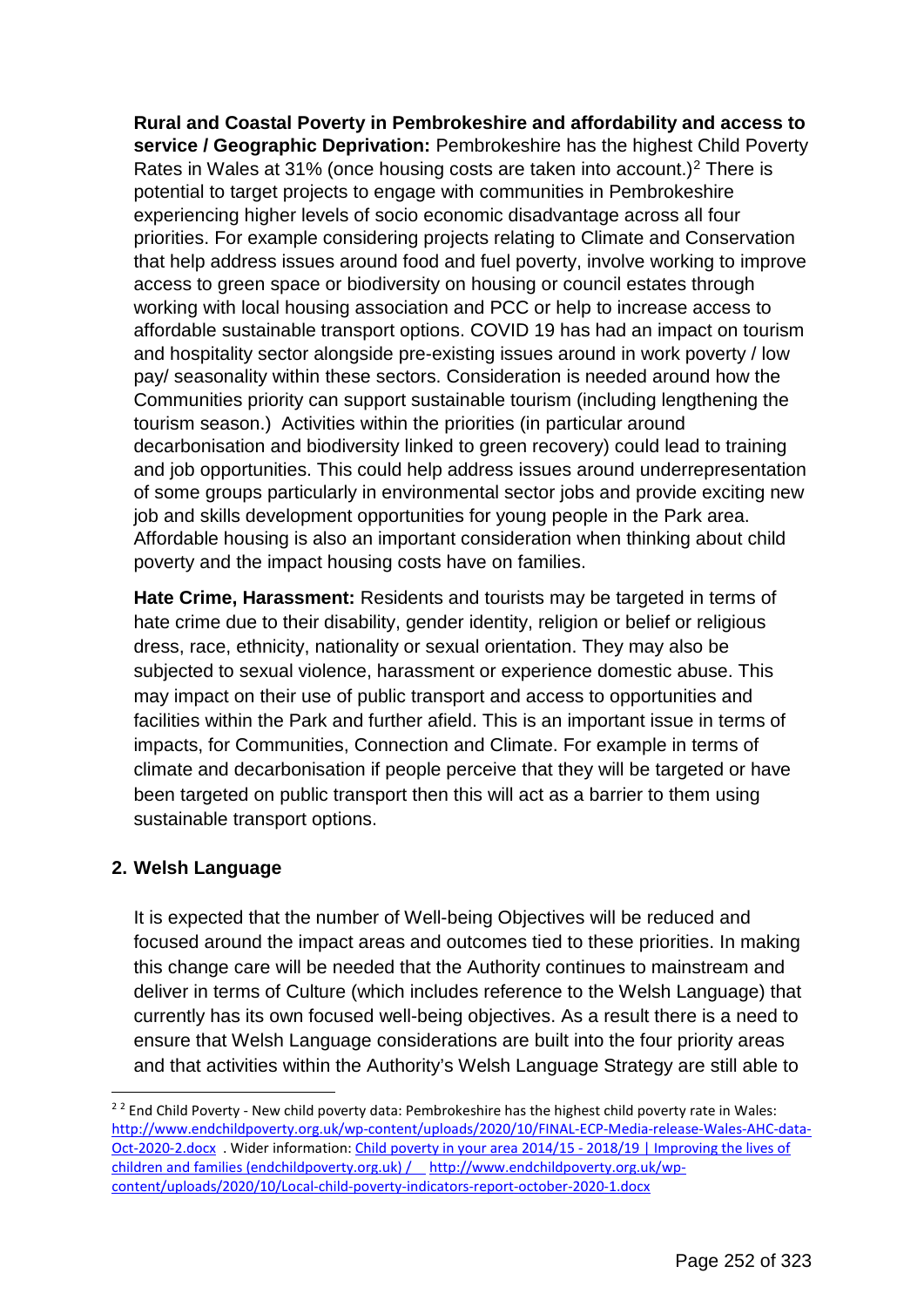be delivered under these priorities. Particularly in terms of both connection and communities there is the potential to explore opportunities that may help increase the use of the Welsh language and fluency and confidence of people and through ensuring there are opportunities to use Welsh in terms of activities that might support the conservation and climate priorities, for example volunteering sessions. In terms of sustainable communities Placemaking and affordable housing considerations relating to planning potentially under communities priority could also support the number of Welsh Speakers in some areas of the Park. Activities within the priorities (in particular around decarbonisation and biodiversity linked to green recovery) could lead to training and job opportunities that could help the sustainability of communities in the Park.

#### **3. Section 6 Biodiversity Duty and Decarbonisation Summary**

Specific high level priorities and impacts have been included on Conservation – Boosting biodiversity and halting its decline and on Climate – Destination: Net Zero. Having these as clear high level priority areas will help support the Authority to co-ordinate, drive change, develop projects and be innovative in terms of decarbonisation and consolidate and expand its work in terms of biodiversity.

There is a need to consider the interrelationship between priorities in order to ensure that for example climate related activities don't negatively impact on biodiversity and to consider how tensions between priorities would be resolved if they arise. The refocusing of the SDF fund on community decarbonisation projects provides a positive example of how a single project could have positive impacts across a number of the priorities. There is a need to consider how the Authority will look to address cross cutting thematic areas such as Open and Green Spaces. Placemaking considerations in terms of planning could play an important role here under the Communities priority.

Heritage is mentioned in terms of impacts under connection, but not explicitly in terms of the priorities, consideration is needed of what the implications of this could have for our heritage built environment and community archaeology based work.

#### **4. Consideration of 7 Well-being Goals and five ways of working**

It is expected that the number of Well-being Objectives will be reduced and focused around the impact areas and outcomes tied to these priorities. In making this change care will be needed that the Authority continues to mainstream and deliver in terms of prosperity, equality, culture (that references Welsh Language) that currently have their own focused well-being objectives. However the strategy could support the Authority to have a clearer focus on the specific areas where it can make a difference to the Prosperous Wales Well-being Goal under these four priority areas. In particular under climate and conservation through linking in with the green recovery agenda in terms of providing jobs and training opportunities.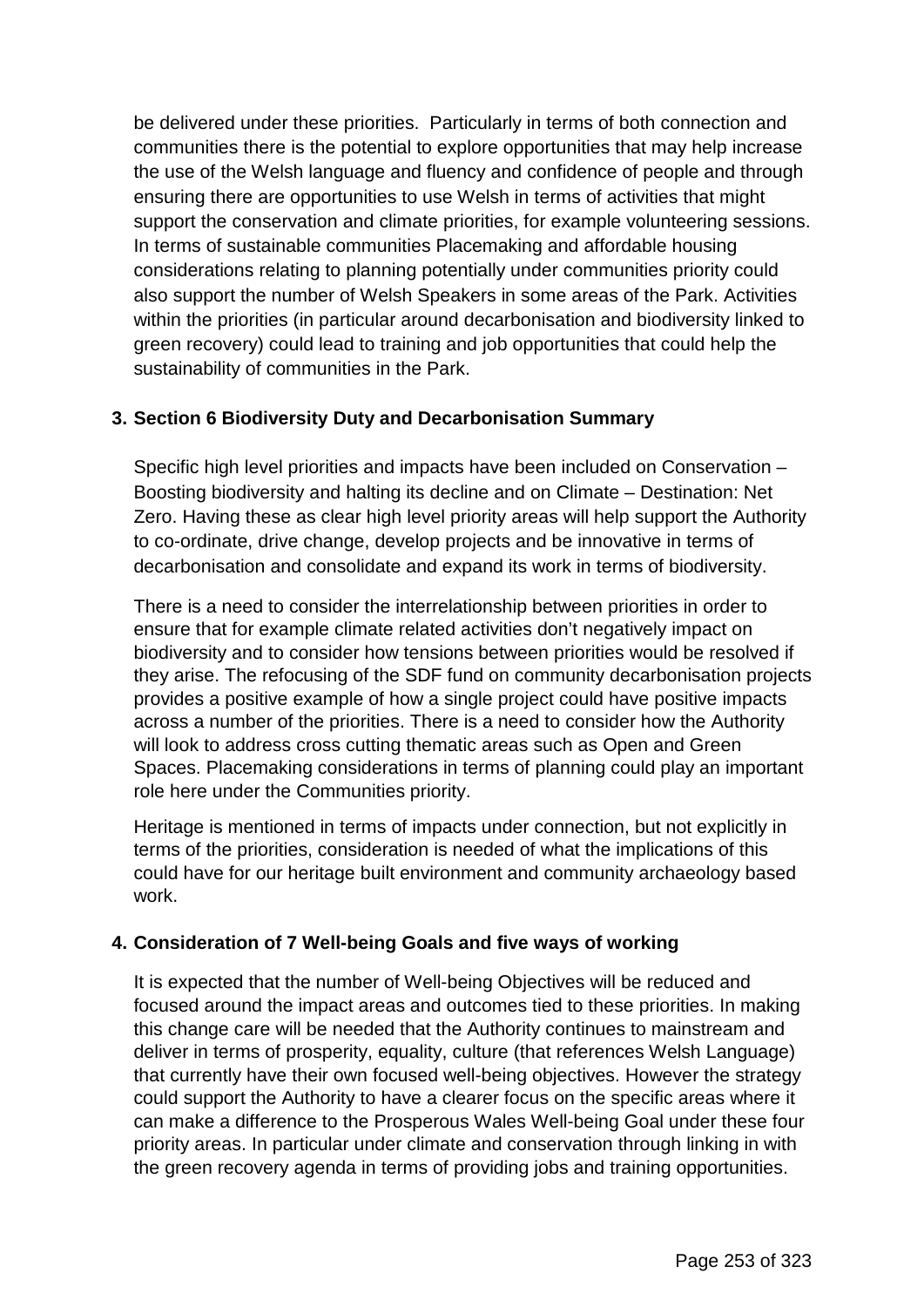There is a need to ensure that equality considerations are built into the four priority areas and that activities within the Authority's equality plan are still able to be delivered under these objectives. There are however opportunities to be innovative and to develop projects and training/ job/ volunteering and outreach opportunities across the four priority areas that could in an equality and socio economic duty context help increase engagement and participation in activities related to these priority areas for those currently underrepresented or facing barriers and to ensure interventions in themselves under these areas do not create further barriers and are inclusive from the start. There is a need to ensure that culture, heritage, community archaeology and Welsh Language considerations are built into the four priority areas and that activities within the Authority's Welsh Language Strategy and National Park Management Action Plan on Celebrating Heritage are still able to be delivered under these priorities. Culture is referenced in the vision and Heritage is mentioned in terms of impacts under connection, but not explicitly in terms of the priorities. It is positive that a link to the role of heritage and well-being has been made but consideration is needed of how culture is captured under the Natural Health Service title and in terms of Communities where at the moment it is implicitly rather than explicitly referenced.

In terms of Resilience and enhancing biodiverse natural environment and healthy functioning ecosystems a specific priority and impact on Conservation has been included. Priorities around Climate, Communities and Connection and their associated impacts should when working in tandem with the Conservation priority help support social, economic and ecological resilience and the capacity to adapt to change. In terms of a healthier Wales where people's physical and mental wellbeing is maximised a specific priority on Connection – Natural Health Service with the impact of People are healthier, happier and more connected to nature and heritage has been included. In terms of a Wales of Cohesive communities that are attractive, viable, safe and well connected communities a specific priority on Communities – Vibrant Communities with the impact Places people can live, work and enjoy has been included. Actions relating to Conservation, Climate and Connection that help bring people together and have a positive impact on communities in the Park will also contribute to this Well-being Goal. In terms of a Globally responsible Wales, the priorities focused on Climate and Conservation will help contribute to tackling the dual challenges of the global climate change emergency and global issue of biodiversity loss. Through supporting people to be better connected to nature and heritage through our connection priority the Authority will be helping to foster responsible global citizenship.

In terms of the five ways of working, the strategy in relation to long term and prevention will provide a clear vision for the organisation with the work of the Authority focused on four core priorities for 2022-26. This will help the Authority to deliver ambitious and focused projects in these areas that make a significant difference to the climate change emergency, biodiversity emergency, health and well-being and communities, including approaches that are preventative in nature.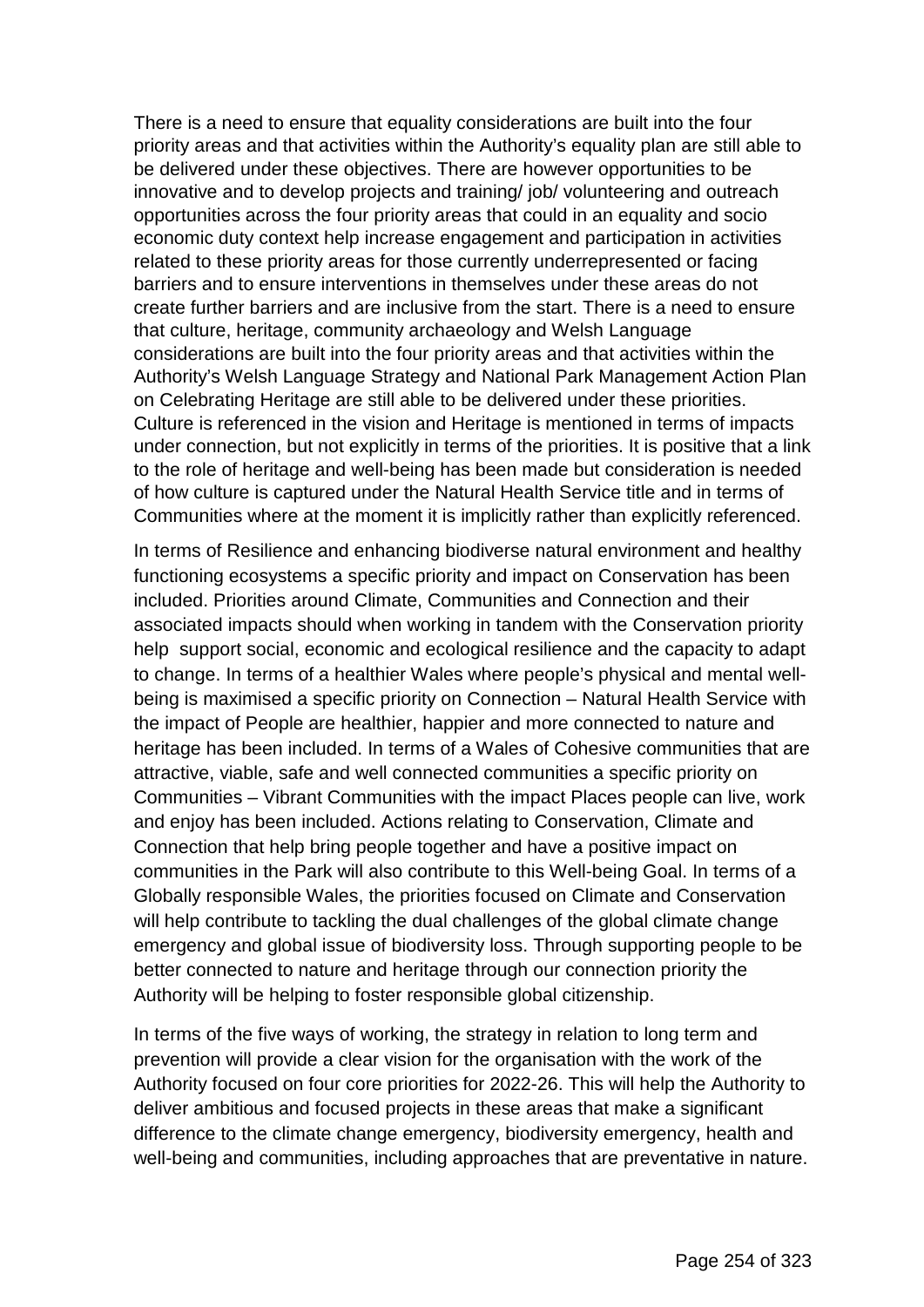In terms of integration Conservation, Climate and Connection priorities align strongly with themes in South West Area Statement on: Reducing health inequalities, ensuring sustainable land management, reversing the decline of, and enhancing, biodiversity and the cross cutting theme: mitigating and adapting to a changing climate. Priority areas and impacts align with priorities within the Wellbeing Plan for Pembrokeshire which focus on Living and Working, Tackling Rurality, Resourceful Communities and Protecting our Communities. It will also help support activities within the plan around becoming a carbon neutral county, environmental and climate change risk assessments and celebrating the outdoors. Further work is needed to be clear in practice on how this high level plan and priorities within it will interrelate or impact on other actions within internal and external plans with delivery expectations, particularly those which are statutory plans. In all four priority areas the Authority is already involved in collaborative activities and none of the desired impacts could be achieved without collaborative working at a number of different levels. It is important that these positive collaborative approaches continue to be supported and fostered. Consideration is perhaps needed to ensure that collaborations relating to heritage, sustainable tourism, equality and Welsh Language will be maintained or fostered as they may be impacted by having lower profile in the high level strategy document with the focus on the main priority areas. Heritage is mentioned in terms of impacts under connection, but not explicitly in terms of the priorities, similarly sustainable tourism/ recreation isn't explicitly mentioned.

As further details are added to the strategy there is a need to consider how involvement can be integrated across the four priority areas, in particular when looking at the sorts of decisions, projects or interventions that might be developed underneath each priority area.